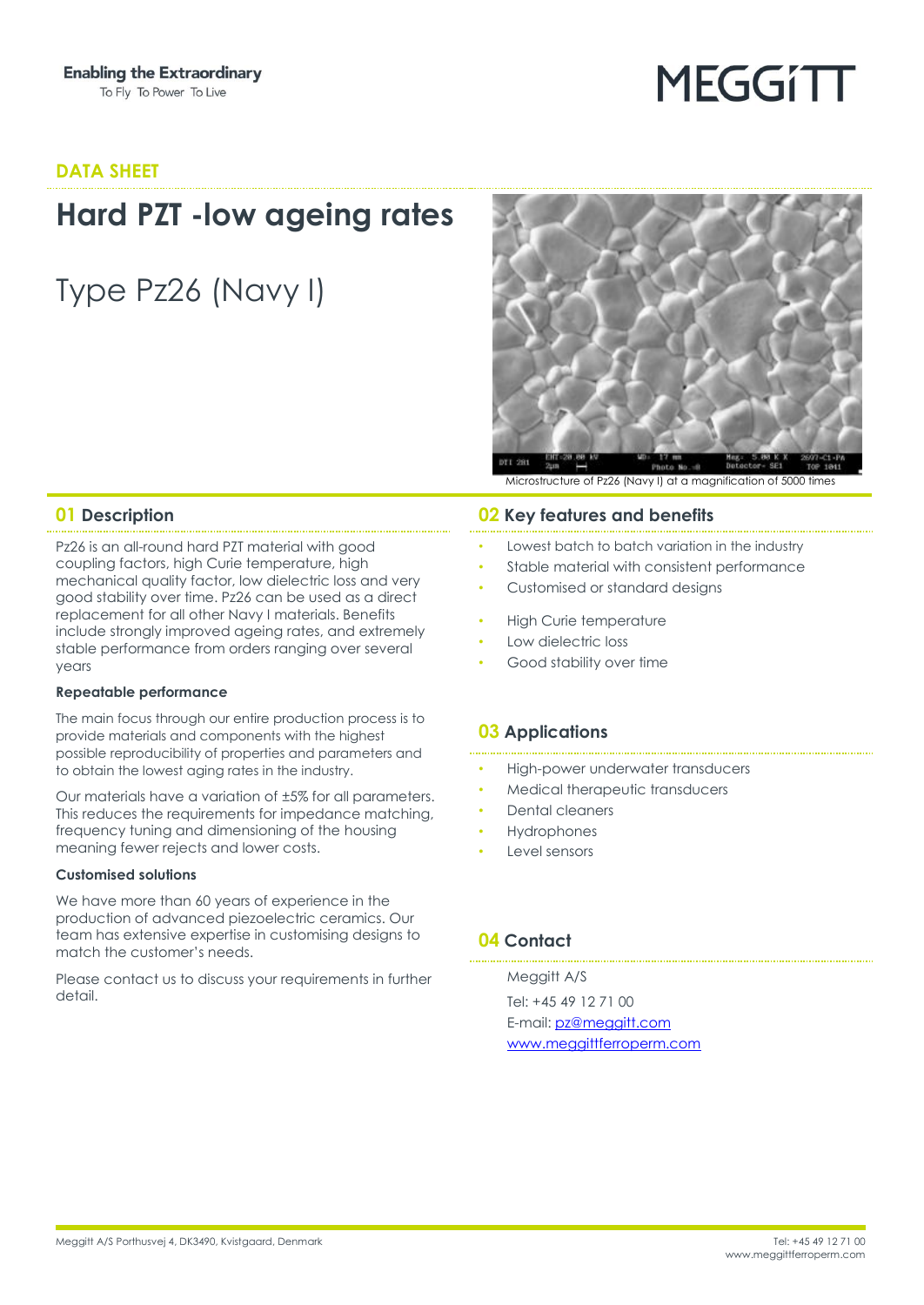## **MEGGITT**

#### **DATA SHEET**

### **Hard relaxor type PZT**, Type Pz26 (Navy I)

#### **05 Material properties**

| <b>Electrical</b><br>Relative dielectric permittivity at 1 kHz<br>Dielectric dissipation factor at 1 kHz<br>Curie temperature<br>Recommended working range<br><b>Electromechanical</b> | Symbol<br>K <sub>33</sub> T<br>tanδ<br>$T \cap \geq$<br>$\,<\,$ | P <sub>Z</sub> 26<br>1300<br>$3 \times 10^{-3}$<br>330 °C<br>230 °C |
|----------------------------------------------------------------------------------------------------------------------------------------------------------------------------------------|-----------------------------------------------------------------|---------------------------------------------------------------------|
| Coupling factors                                                                                                                                                                       | kр                                                              | 0.56                                                                |
| Piezoelectric charge coefficient                                                                                                                                                       | k+<br>$\mathrm{d}$ <sub>33</sub>                                | 0.47<br>300 pC/N                                                    |
| <b>Mechanical</b>                                                                                                                                                                      |                                                                 |                                                                     |
| <b>Mechanical Quality Factor</b>                                                                                                                                                       | $\mathsf{Qm}^E_{\cdot}$                                         | >1000                                                               |
| Density                                                                                                                                                                                | ρ                                                               | 7.70 g/cm3                                                          |

Note: Due to continuous process improvement, specifications are subject to change without notice. Please be aware that extreme dimensions and geometries can lead to exaggeration in tolerances in all materials.

#### 300 250 `onstant  $P_{22}$ **Nelectri**  $\frac{1}{3}$ <sup>75</sup><br>**Temperature [ °C ]**

**06 Technical performance**

Temperature dependence of the free dielectric constant of Pz26 in comparison with other hard PZT materials from Ferroperm.



Ageing characteristics for the free dielectric constant of Pz26. After an initial burn-in period of 24 hours after poling, the ageing is less than 1% per time decade; Significantly lower than any other comparable material..

Our product line includes: Ferroperm™ Piezoelectric ceramics, Multilayer, Thick-film, InSensorM, PiezoPaintM